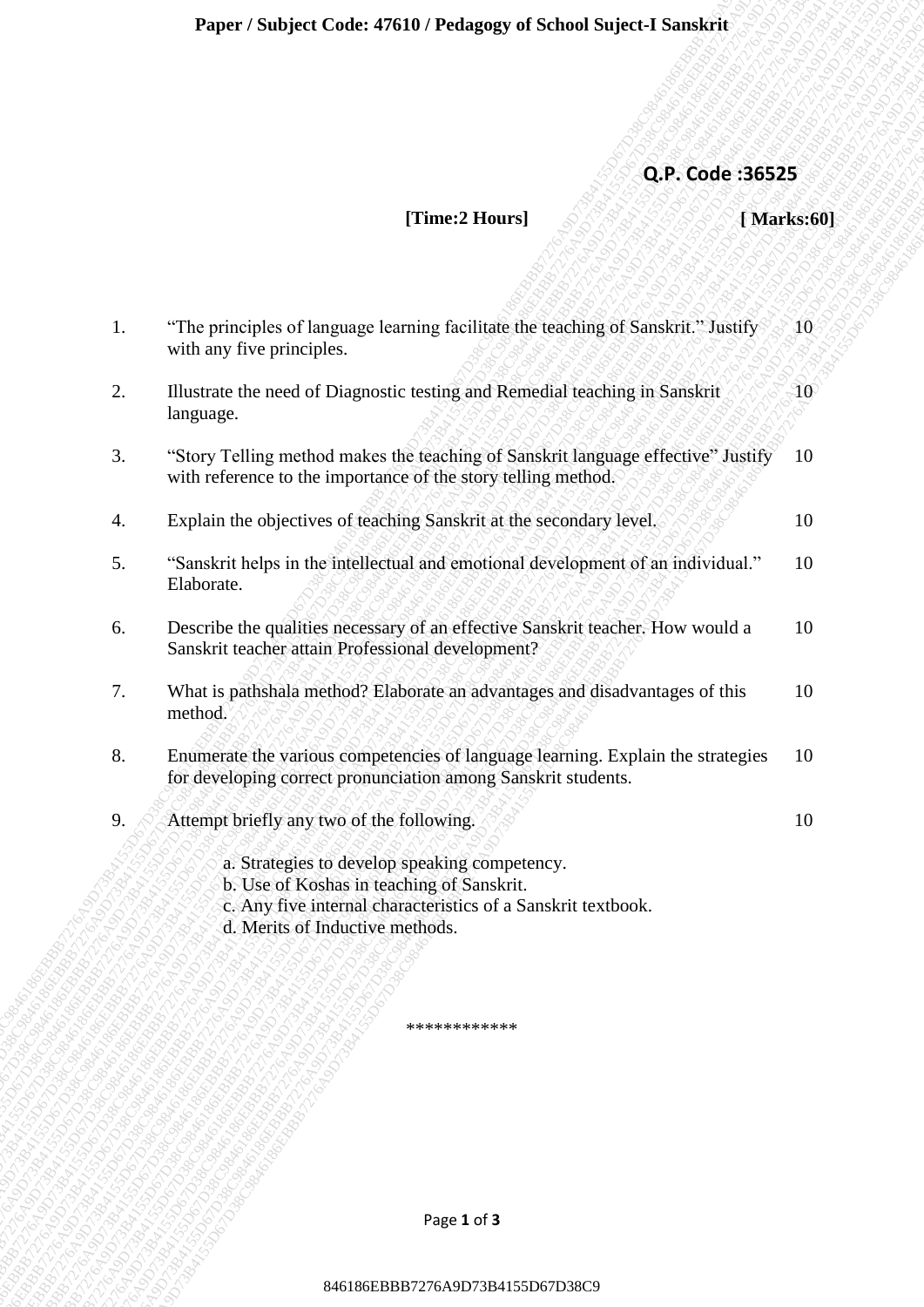## **Q.P. Code :36525**

**[Time: 2 Hours] [ Marks: 60]**

- १. "भाषा अध्ययनाची तत्त्वे संस्कृत अध्यापन सुगम करतात." कोणत्याही पाच तत्वांच्या संदर्भात समर्थन करा.  $10$
- २. संस्कृत भाषेत निदानात्मक चाचणी आणि उपचारात्मक अध्यापनाची आवश्यकता सोदाहरण स्पष्ट करा. 10
- ३. "कथाकथन पध्दती संस्कृत भाषेचे अध्यापन प्रभावी करते." कथाकथन पध्दतीच्या महत्वासंदर्भात समर्थन करा. 10
- ४. माध्यमिक स्तरावरील संस्कृत अध्यापनाची उद्दिष्टे स्पष्ट करा. २००१ प्रदेश वर्षे १० वर्षे १० वर्षे १० वर्षे १०
- ५. "व्यक्तीच्या बौद्धिक आणि भावनिक विकासात संस्कृत सहाय्य करते." विस्तार पूर्वक लिहा. 10
- Q.P. Code 35525<br>
IThus: 2 Hours of Lines (2 Hours 2 Hours 2 Hours 2 Hours 2 Hours 2 Hours 2 Hours 2 Hours 2 Hours 2 Hours 2 Hours 2 Hours 2 Hours 2 Hours 2 Hours 2 Hours 2 Hours 2 Hours 2 Hours 2 Hours 2 Hours 2 Hours 2 H **C.P. Code 36525**<br>
Time: 2 Houng (C.P. Code 36525<br>
1. Suite and<br>
1. Suite and the property and additional additional additional additional additional additional additional additional additional additional additional addit 846186EBB7276<br>8476 B7376 B7376 B7376 B7376 B7376 B7376 B7376 B7376 B7376 B7376 B7376 B7376 B7376 B7376 B7376 B7376<br>1376 B7276 B7376 B7276 B7276 B7276 B7376 B7376 B7376 B7376 B7376 B7376 B7376 B7376 B7376 B7376 B7376 B7376 **Experimental content wave of temperature of the state of the state of the state of the state of the state of the state of the state of the state of the state of the state of the state of the state of the state of the sta** 846186EBBB7276A9D73B4155D67D38C9846186EBBB7276A9D73B4155D67D38C9846186EBBB7276A9D73B4155D67D38C9846186EBBB7276A9D73B4155D67D38C9846186EBBB7276A9D73B4155D67D38C9846186EBBB7276A9D73B4155D67D38C9 **Experimental Code: 37619774-1504**<br> **ETherc 2 Hours)**<br> **CFINES CONFIDENTIA**<br> **ETHERC 4 Hotel and the stationary control and the stationary distinct of the stationary distinct of the stationary distinct of the stationary d** 846186EBBB7276A9D73B4155D67D38C9846186EBBB7276A9D73B4155D67D38C9846186EBBB7276A9D73B4155D67D38C9846186EBBB7276A9D73B4155D67D38C9846186EBBB7276A9D73B4155D67D38C9846186EBBB7276A9D73B4155D67D38C9 Paper / Subject Code: 47610 / Profilgage of School Suject 3 Sundair<br>  $\Omega.P.$  Code: 36525<br>  $\Omega.P.$  Code: 36525<br>  $\Omega.P.$  Code: 36525<br>  $\Omega.P.$  Code: 36525<br>  $\Omega.P.$  Code: 36762<br>  $\Omega.P.$  Code: 36762<br>  $\Omega.P.$  Code: 3676<br>  $\Omega.P.$  Code: Paper / Subject Code: 47610 / Profilgage of School Suject 3 Sundair<br>  $\Omega.P.$  Code: 36525<br>  $\Omega.P.$  Code: 36525<br>  $\Omega.P.$  Code: 36525<br>  $\Omega.P.$  Code: 36525<br>  $\Omega.P.$  Code: 36762<br>  $\Omega.P.$  Code: 36762<br>  $\Omega.P.$  Code: 3676<br>  $\Omega.P.$  Code: Paper / Subject Code: 47610 / Profilgage of School Suject 3 Sundair<br>  $\Omega.P.$  Code: 36525<br>  $\Omega.P.$  Code: 36525<br>  $\Omega.P.$  Code: 36525<br>  $\Omega.P.$  Code: 36525<br>  $\Omega.P.$  Code: 36762<br>  $\Omega.P.$  Code: 36762<br>  $\Omega.P.$  Code: 3676<br>  $\Omega.P.$  Code: Paper / Subject Code: 47610 / Profilgage of School Suject 3 Sundair<br>  $\Omega.P.$  Code: 36525<br>  $\Omega.P.$  Code: 36525<br>  $\Omega.P.$  Code: 36525<br>  $\Omega.P.$  Code: 36525<br>  $\Omega.P.$  Code: 36762<br>  $\Omega.P.$  Code: 36762<br>  $\Omega.P.$  Code: 3676<br>  $\Omega.P.$  Code: Paper / Subject Code: 47648 / Prolagong of School Suject I Soussine<br>
(Time: 3 House)<br>
(Time: 3 House)<br>
(D. Code: 34625<br>
13. and any method area well and a particular comparison and a series and a particular comparison and Paper / Subject Code: 47610 / Pedagogy of School Sigert LSanks11<br>
(D. C. Code: 356325<br>
(Linux 2 Hours)<br>
(Linux 2 Hours)<br>
(D. Code: 356325<br>
(Linux 2 Hours)<br>
(D. Code: 356325<br>
(Linux 2 Hours)<br>
(D. Code: 356325<br>
(Linux 2 Hou Paper / Subject Code: 47610 / Prologogy of School Suject 1 Sumbari ( $\Omega$ P. Code: 186325<br>
Time: 2 Humst<br>
1. Thus actual active<br>
1. Thus actual active<br>
2. Humanita active<br>
2. Humanita active active active active active acti **Paper / Subject Code: 47610 / Pedagong of School Suject-1 Sandwide (April 1766-69)**<br> **ETHER 276 DRA CONFIRM 276**<br> **ETHER 276 D738 A9000 PPA 276 D738 C99-276 D738**<br> **ETHER 276**<br>
2. April 28-16 D74 D74 A9000 PPA 276 D74 D Paper / Subject Under 47618 / Pedagogy of School Superi-I Sandwid<br>
( $Q, P$ , Code 38525<br>
Time: 2 House]<br>
( $\frac{1}{\pi}$  and across provide the school of the school of the school of the school of the school of the school of the Piper / Subject Code: 47648/7 Pediagogy of Schmol Suiject-1 Samulari (APS)<br>
(D.P. Code: 36525<br>
(Time: 2 Hours) (New Code: 36525<br>
(Time: 2 Hours) (New Code: 36525<br>
(Time: 2 Hours) (New Code: 36525<br>
1 Toricin arc:<br>
1 Toric Paper / Sobject Code: 47610 / Pedagog of School Soject-1 Sandwirt<br>
( $Q.P. Code: 35525$ )<br>
Time: 2 Board 1<br>
( $Q.P. Code: 35525$ )<br>
Time: 2 Board 1<br>
( $Q.P. Code: 35525$ )<br>
Time: 2 Board 1<br>
2 B415 A415 B241644 applies and additional and addit Paper / Subject Code: 47610 / Pedagagy of School Suject-1 Sanskrit<br>
(C.P. Code 36525<br>
(Time: 2 Hours)<br>
(A.P. Code 36525<br>
(Time: 2 Hours)<br>
(A.P. Code 36525<br>
(Time: 2 Hours)<br>
(A.P. Code 36525<br>
(a.B. Code 36525<br>
(a.B. Code Paper / Subject Code: 47610 / Pedagogy of School Suject-I Samkrit<br>
(D.P. Code :35525<br>
Time: 2 Hours)<br>
1. Structures are structured and some state of structured and control and solid<br>
excited and itself.<br>
4. Structure and ६. प्रभावी संस्कृत शिक्षकाच्या गुणाचे वर्णन करा. संस्कृत शिक्षक व्यावसायिक विकास कशाप्रकारे प्राप्त10 करतील?
	- ७. पाठिाळा पध्दती म्हणजे काय? ह्या पध्दतीचे फायदे आणण तोटे सद्धवस्तर मलहा. 10
	- ८. अाषा अध्ययनाच्या विविध क्षमता लिहा. संस्कृतच्या विदयार्थ्यांमध्ये शृध्द उच्चार विकसित करण्यासाठी कार्यानीति स्पष्ट करा. 10
	- ९. खालीलपैकी कोणत्तयाही दोहोंवर र्ोडक्यात टीप मलहा.

10

- १. भाषण क्षमता विकसित करण्यासाठी कार्यनीति.
- २. संस्कृत अध्यापनात कोिांचे उपयोग
- ३. संस्कृत पाठ्यपुस्तकाची कोणतीही पाच आंतररक वैमिष्टये
- ४. उदगामी पध्दतीचे फायदे.

Page **2** of **3**

\*\*\*\*\*\*\*\*\*\*\*